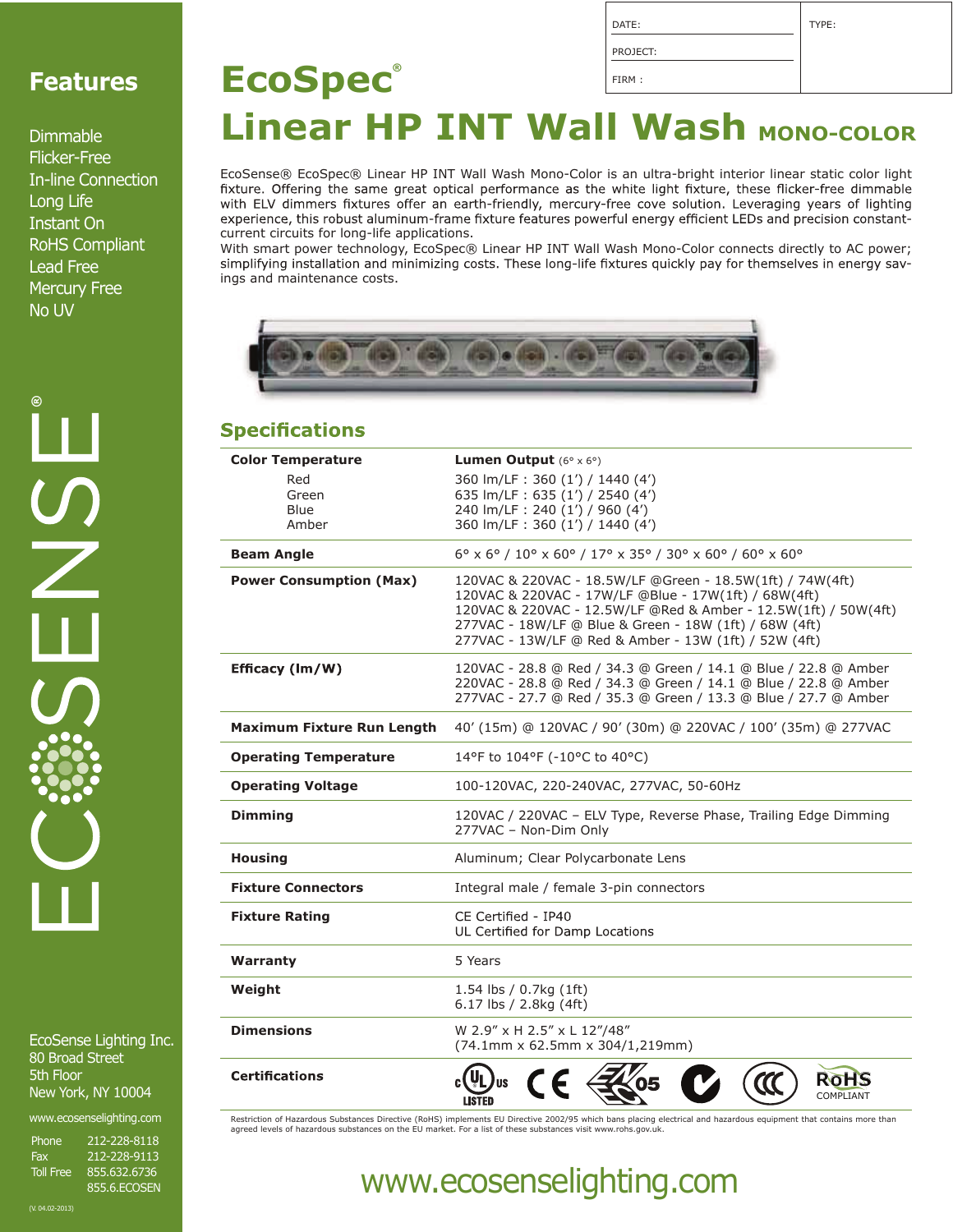Ordering Information choose the option that best suits your needs and write its corresponding code on the appropriate line to form the product code.



Order accessories as separate catalogue numbers from the **Accessories** section below.

**EXAMPLE: 10LC-12-RD-120-30**

#### **Accessories**

#### **Wiring**

| Leader Cable $10'-0''$ (UL)* | <b>INT-A-CBL-120-10</b> | Leader Cable $10'-0''$ (CE)* | <b>INT-A-CBL-220-10</b> |
|------------------------------|-------------------------|------------------------------|-------------------------|
| Jumper Cable 1'-0" (UL)      | INT-A-JMP-120-1         | Jumper Cable 1'-0" (CE)      | INT-A-JMP-220-1         |
| Jumper Cable 5'-0" (UL)      | <b>INT-A-JMP-120-5</b>  | Jumper Cable 5'-0" (CE)      | <b>INT-A-JMP-220-5</b>  |
| Jumper Cable 4" (UL)         | INT-A-JMP-120-4         | Jumper Cable 4" (CE)         | INT-A-JMP-220-4         |

\* One (1) terminator is included standard with each Leader Cable

\*\* The 120VAC (UL) Accessory Cables are also rated for 277VAC use

#### **Mounting**

| Adjustable Hinged Clips | 10-A-MNT-ADJ                                              |
|-------------------------|-----------------------------------------------------------|
| Flat Mounting Plate     | <b>10-A-MNT-FLAT</b> (Included with each product length.) |

© 2012 EcoSense® Lighting Inc. All rights reserved. EcoSense, the EcoSense logo, and EcoSpec are registered trademark of EcoSense Lighting Inc.



DATE: PROJECT: TYPE: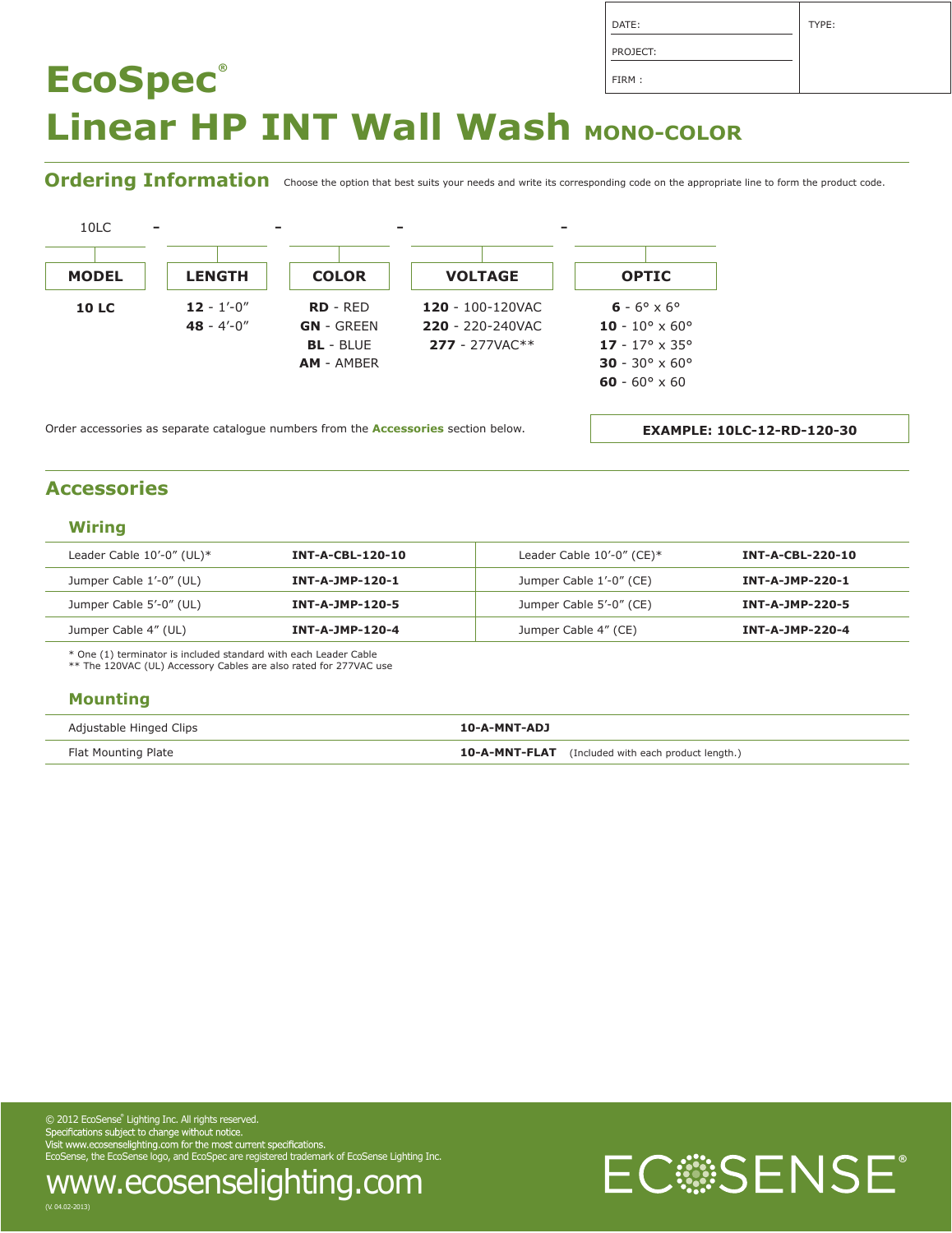| DATE:    | TYPE: |
|----------|-------|
| PROJECT: |       |
| FIRM:    |       |

Dimension and Mounting For complete dimensional submittal drawings and full scale CAD drawings, please visit ecosenselighting.com.







 $\odot$  2012 EcoSense" Lighting Inc. All rights reserved. EcoSense, the EcoSense logo, and EcoSpec are registered trademark of EcoSense Lighting Inc.

#### (V. 04.02-2013) www.ecosenselighting.com

ECSSENSE®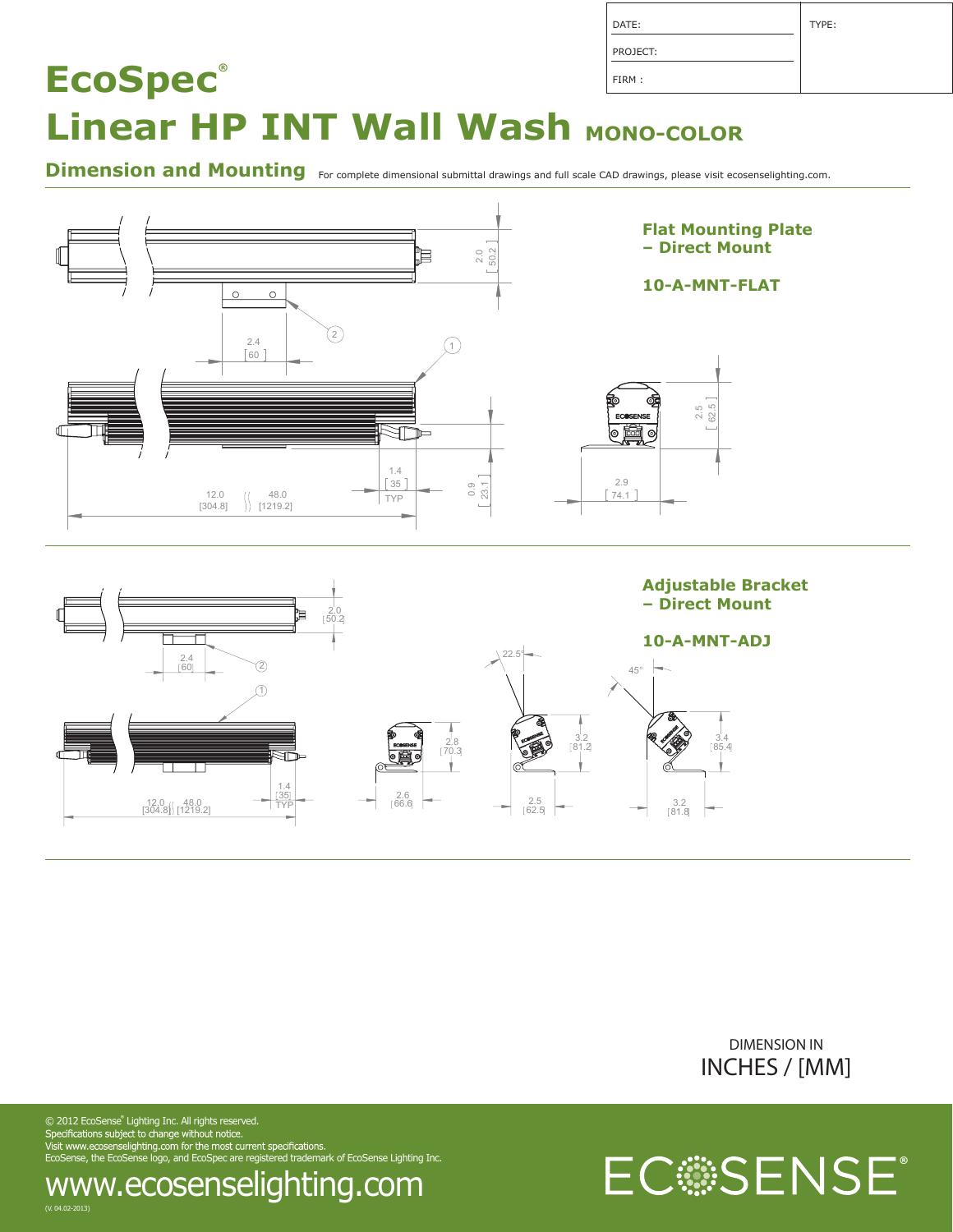| DATE:    | TYPE: |
|----------|-------|
| PROJECT: |       |
| FIRM:    |       |

### **Fixture Distribution**







**10LC-XX-XX-XXX-17 17° x 35°**

 $\odot$  2012 EcoSense $\degree$  Lighting Inc. All rights reserved. EcoSense, the EcoSense logo, and EcoSpec are registered trademark of EcoSense Lighting Inc.

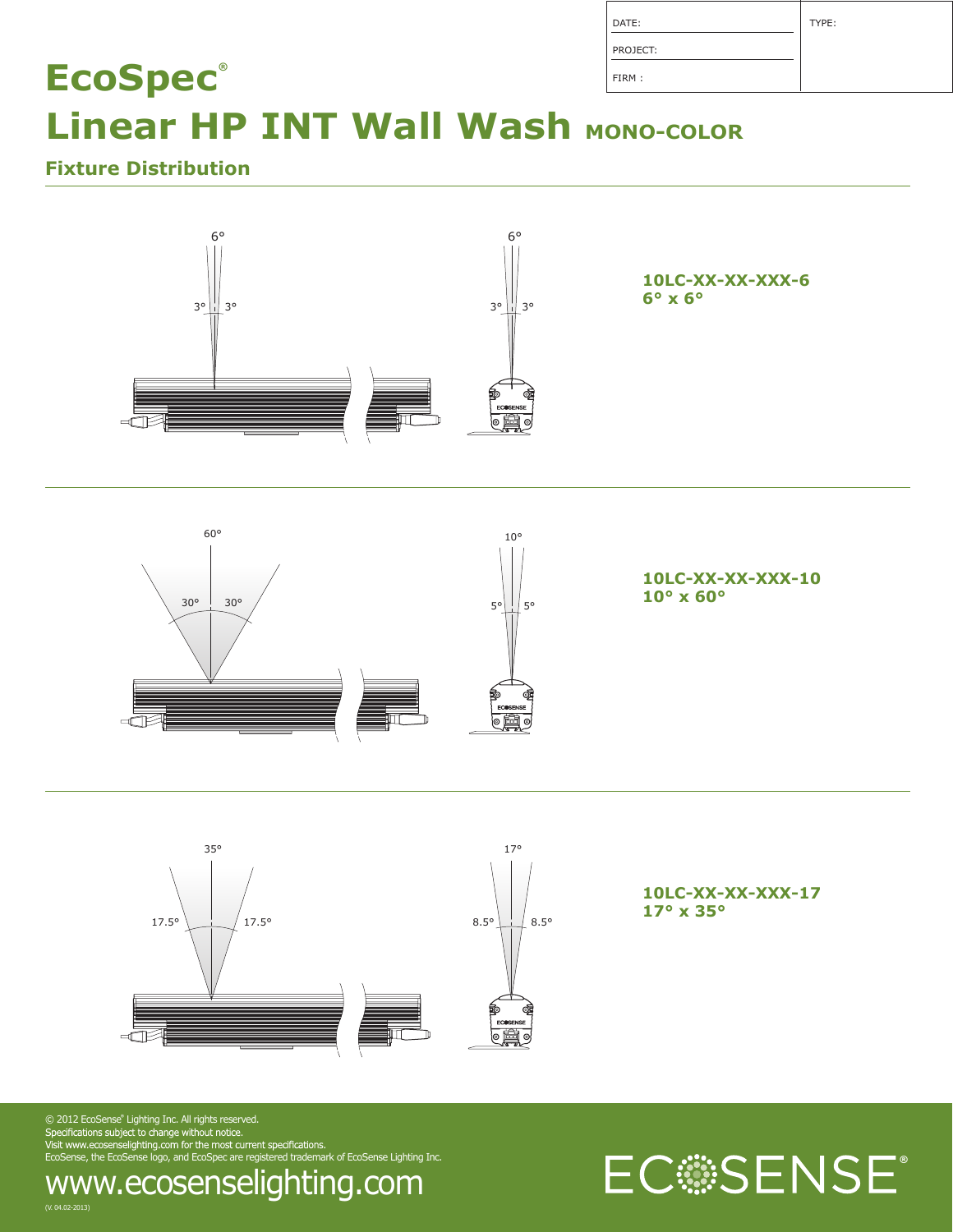| DATE:    | TYPE: |
|----------|-------|
| PROJECT: |       |
| FIRM:    |       |

### **Fixture Distribution**





**10LC-XX-XX-XXX-60**

 $\odot$  2012 EcoSense $\degree$  Lighting Inc. All rights reserved. EcoSense, the EcoSense logo, and EcoSpec are registered trademark of EcoSense Lighting Inc.